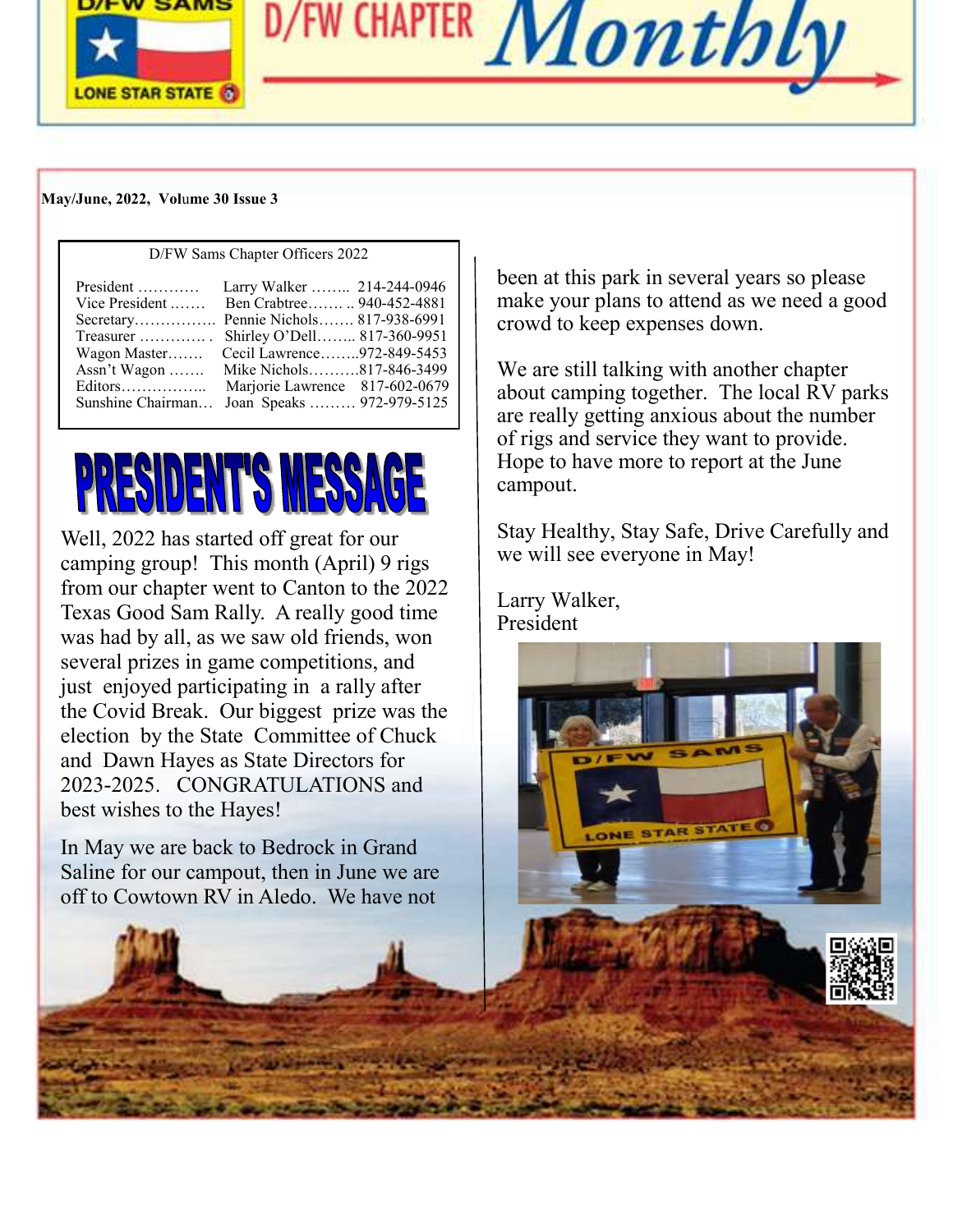## **Page 2**

#### *MARCH MEETING HIGHLIGHT*

President Larry Walker called the meeting to order, offered the prayer, and led the Pledge of Allegiance.

Minutes of the December meeting were approved in February.

Shirley O'Dell gave the Treasurers Report. Fran Spinner made a motion to accept the Treasurer's Report, with a second by Norman Lambert. The motion passed.

Shirley O'Dell read the birthdays and anniversaries for March. She also provided the Sunshine Report and asked if anyone had any additions.

Wagon Master Cecil Lawrence announced that there were 9 rigs on the ground, one guest rig Rene and Ron Boullion (the Good Sam State Directors), and two drive-ins (Lambert and Hayes).

Members were reminded that there will be a State Rally April 7-10, 2022 in Canton, Texas. Seven members have pre-registered. Members attending the rally will meet at Tangier Mall in Terrell at 12:30 p.m., Tuesday, April 5 and depart at 1:30 as a group to arrive in Canton. Tuesday is a free parking day. Director Boullion announced that there will be nightly entertainment, a movie night, mask and costume contest, ladies' tea, door prizes, competitive games, seminars, ice cream and donuts, vendors, flea market, and a Mexican dinner offered on Saturday at a cost of \$7.50 per person.

Larry said that he has met with Scot Lyles, wagon master of Texas Travelers, to discuss holding joint campouts. The chapter meets the same week end that we do and has approximately the same number of members attending campouts.

Donna Mann is making plans for a September mini-rally. Larry discussed events for which we might want to volunteer (parking, 42, chicken foot, skip bo, cake walk, or the first timers' reception). Marjorie Lawrence made a motion that we host the first timers' reception at the September mini-rally, with a second by Pennie Walker. The motion passed.

Members were reminded that Daylight Savings Time would occur tonight and we need to "spring forward" one hour. Also, members were reminded that our next meeting would be in Grand Saline at Bedrock RV.

Norman Lambert moved to adjourn the meeting with a second by Marjorie Lawrence. The motion carried and the meeting was adjourned.

# *APRIL MEETING HIGHLIGHTS*

The first Texas State Rally held in two years began April 5 at the Canton Civic Center in Canton, Texas. Approximately 97 rigs were on the ground.

Opening Ceremonies where conducted by State Directors Ron and Rene Boullion. The theme was Fiesta and a good time was had by all our 9 member rigs. Kathy Austin was able to drive-in and join us for dinner one night and the Rhines' grand daughter joined us for entertainment one evening. The usual games were played and some of our members took home prizes galore.

Shirley O'Dell: Skip Bo-1st place, Bean bag baseball-1st place, Washer toss-1st place doubles and 1st place singles, Bean bag toss-1st place, Horseshoes– 1st place women's singles and lst place women's doubles. Also Bull toss-2nd place women's doubles and 2nd place women's singles

Larry Walker: Bean bag baseball-1st place

Judy McDonald: Bean bag baseball– 2nd place

Cecil Lawrence: 42 2nd place

Marjorie Lawrence: Joker-2nd place

DFW Sam held raffle for a quilt donated by Marjorie Lawrence and made \$167 for our charity



All-in-all it was a good rally, different for sure, but considering a two year hiatus, not bad. We even had a mariachis band play for us at dinner on Saturday night. They were really good and all of us enjoyed their performance.

THE BIGGEST NEWS: CHUCK AND DAWN HAYES WERE ELECTED STATE DIRECTORS FOR 2023-2025!! Congratulations Chuck and Dawn!!!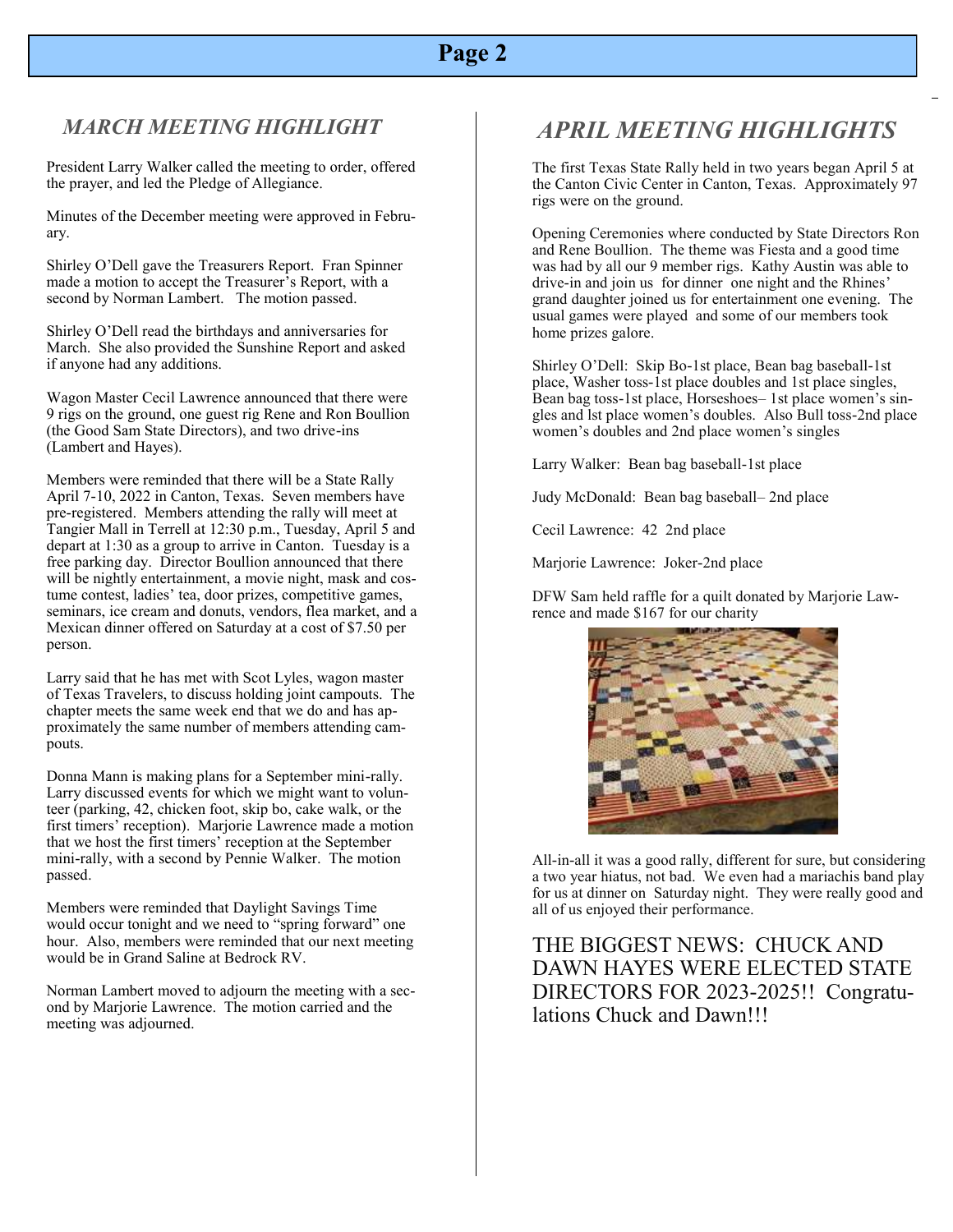## **Page 3**

#### IN OUR THOUGHTS AND PRAYERS

Fran and Ray Spinner lost their former sonin-law for whom they had been caring. Our prayers go out to Fran and Ray and all the other members of their family.

Fran Spinner has passed along the news that Don Hafer recently had tests and it was discovered that he has two blocked arteries, one 80 % and one at 90%. They will be doing a procedure to clear the blockages at Presbyterian Hospital on Walnut Hill but a date has not been set. Please put Don in your prayers for a speedy recovery.

Please keep everyone in our group in your prayers for good health and safe travels. None of us are getting any younger and we can all use a few good words in our favor to the Lord.

## *ANNIVERSARIES*

 *May 2022*

| Al & Linda Jenkins             | May 16 | 13 years |
|--------------------------------|--------|----------|
| Larry & Pennie Walker          | May 20 | 22 years |
| <b>Barry &amp; Joyce Kibbe</b> | May 28 | 62 years |

## *JUNE, 2022*

*Mike & Jackie Rhines June 20 58 years Cecil & Marjorie Lawrence June 21 37 years*



# *BIRTHDAYS*

MAY, 2022

**Dick Fletcher** May 28

 *JUNE, 2022*

**NONE**